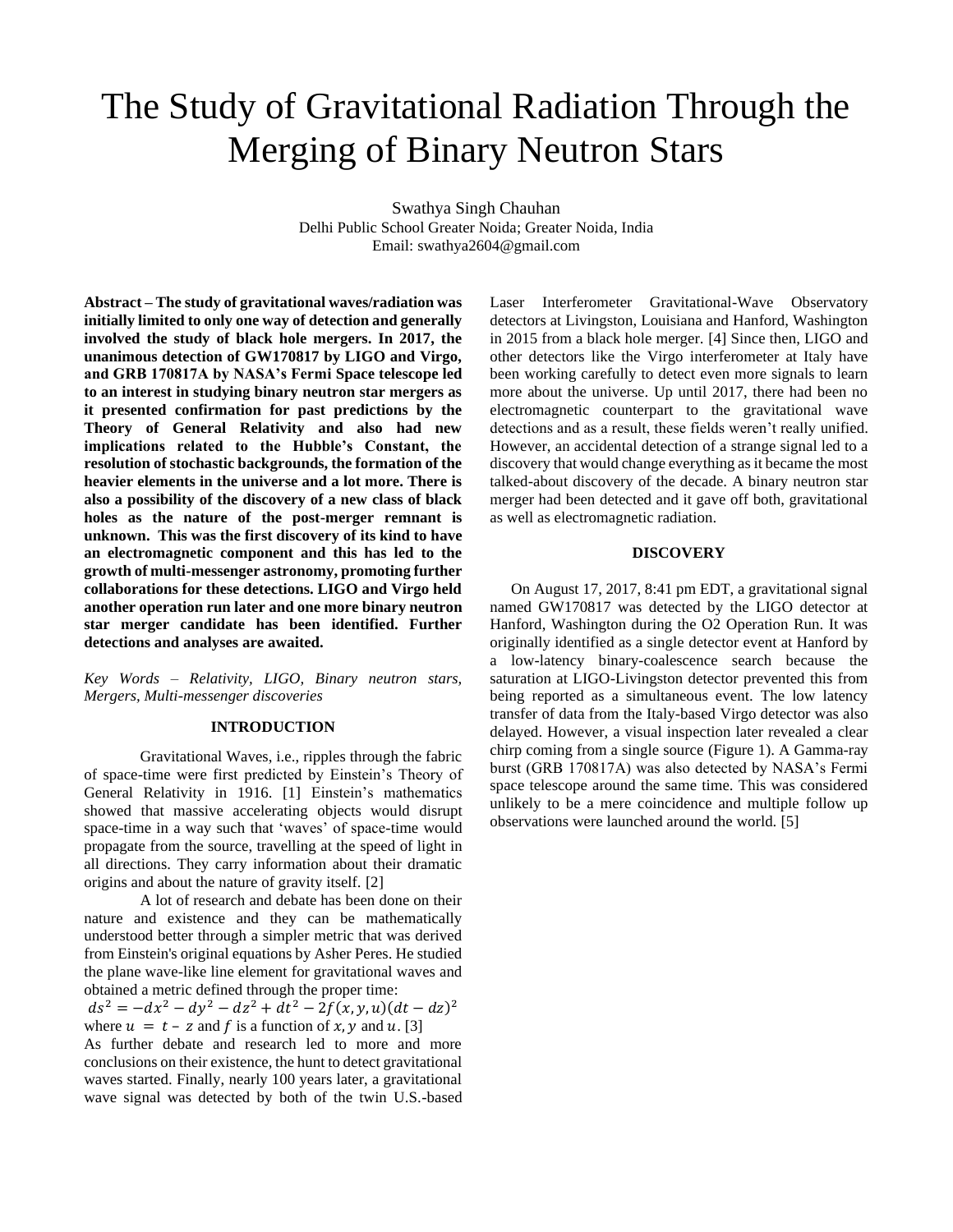

FIGURE 1: Time-Frequency plots with the upward-sweeping chirp for GW170817 from LIGO-Hanford, LIGO-Livingston and Virgo. The glitch in Livingston data has been removed. Chirp is not visible in Virgo due to low sensitivity and source location. [5]

The sources were predicted to be neutron stars, i.e., extremely dense remnants from the collapse of massive stars. This was because they were not as massive as the previously detected black holes; their masses were estimated to be somewhere between 1.1 to 1.6 solar masses, which lies close to the mass range for neutron stars. Scientists gave this mass estimation after analysing the recorded chirp. According to the theory of general relativity, the gravitational waves emitted by inspiraling compact objects during a quasicircular orbit are characterized by a chirp like time evolution in their frequency that depends on a combination of the component masses and on the mass ratio and spins of the components. The equation used is:

$$
M = \frac{c^3}{G} \left( \left( \frac{5}{96} \right)^3 \pi^{-8} (f_{GW})^{-11} (f'_{GW})^3 \right)^{\frac{1}{5}}
$$
  
where  $M = \frac{(m1m2)^{\frac{3}{5}}}{(m1+m2)^{\frac{1}{5}}}$  is the chirp mass and  $f'_{GW} = \frac{df_{GW}}{dt}$  is the rate of change of frequency. [5][6]

The chirp mass was measured to be  $1.188_{-0.002}^{+0.004}$ M ⊙, and the chirp, in this case, lasted 100 seconds and was seen through the entire frequency range of LIGO. This was unusual as binary black hole mergers produce chirps lasting a fraction of a second and are detected only by LIGO's sensitive frequency band. This meant that their masses were significantly lower than that of black holes. The LIGO data also gave their location to be quite close to Earth; around 130 million light-years. Collected data indicated that they had been spiralling in towards in the past and as they spiralled faster and came closer together, they stretched and distorted the surrounding space-time, releasing energy as gravitational waves, and then finally smashed into each other. [5]

This was the first time a cosmic event was detected in both gravitational waves and electromagnetic radiation. Due to the multiple detectors, we were able to quickly pinpoint the location of the event in the sky and launch multiple follow up observations. It was later confirmed that the signal was the result of the merger of two neutron stars in the lens-shaped galaxy NGC 4993, which was 140 million light-years away. [5] The results of these observations and further analysis had major scientific implications and confirmed several predictions made by the Theory of General Relativity by Albert Einstein.

# **IMPLICATIONS**

## *I. Confirmations about the speed of gravitational waves in agreement to the Theory of General Relativity*

GRB 170817A was observed 1.7 seconds after GW 170817. This leads to strong constraints being forced on the nature of gravity and gravitational waves when you combine this observed delay in evidence with knowledge of the source luminosity distance. Placing these bounds required a very deep understanding of waveform modelling and the uncertainties associated with it. The Shapiro time delay effect (also called gravitational time delay effect) is one of the classic tests of general relativity and in it, radar signals experience space-time dilation and there is a time delay because of the increase in path size. The observations were in agreement with this and after doing the required adjustments, the speed of gravitational waves was finally found to be equivalent to the speed of light to very high precision. This verifies the assumption in the Theory of General Relativity that gravitational waves travel at the speed of light in a vacuum (*c*). Various other tests were also conducted and they were all in good agreement with the Theory of General Relativity. [5][7]

## *II. Estimating the Hubble's Constant and expansion of the universe*

Direct measurement of the luminosity distance of the source can be obtained from the gravitational wave signal and after calculating the redshift, we can infer cosmological parameters without relying on the cosmological distance ladder, which is not always accurate. The Hubble's Constant is calculated to be  $H_0 = 70^{+12}_{-8}$  km s<sup>-1</sup> Mpc<sup>-1</sup> when you use the association with the galaxy NGC 4993. This is the most probable value (minimum 68.3% probability) when compared with Plank Hubble's Constant, which is  $H_0 =$  $67.90^{+0.55}_{-0.55}$  km  $s^{-1}$  Mpc<sup>-1</sup>. This was consistent with the estimated value of Hubble's Constant through EM studies. Now, this provides confirmation and the calculations about the expansion of the universe can be more accurate. We can also assume the cosmological constants to be known and then calculate the luminosity distance of the source using the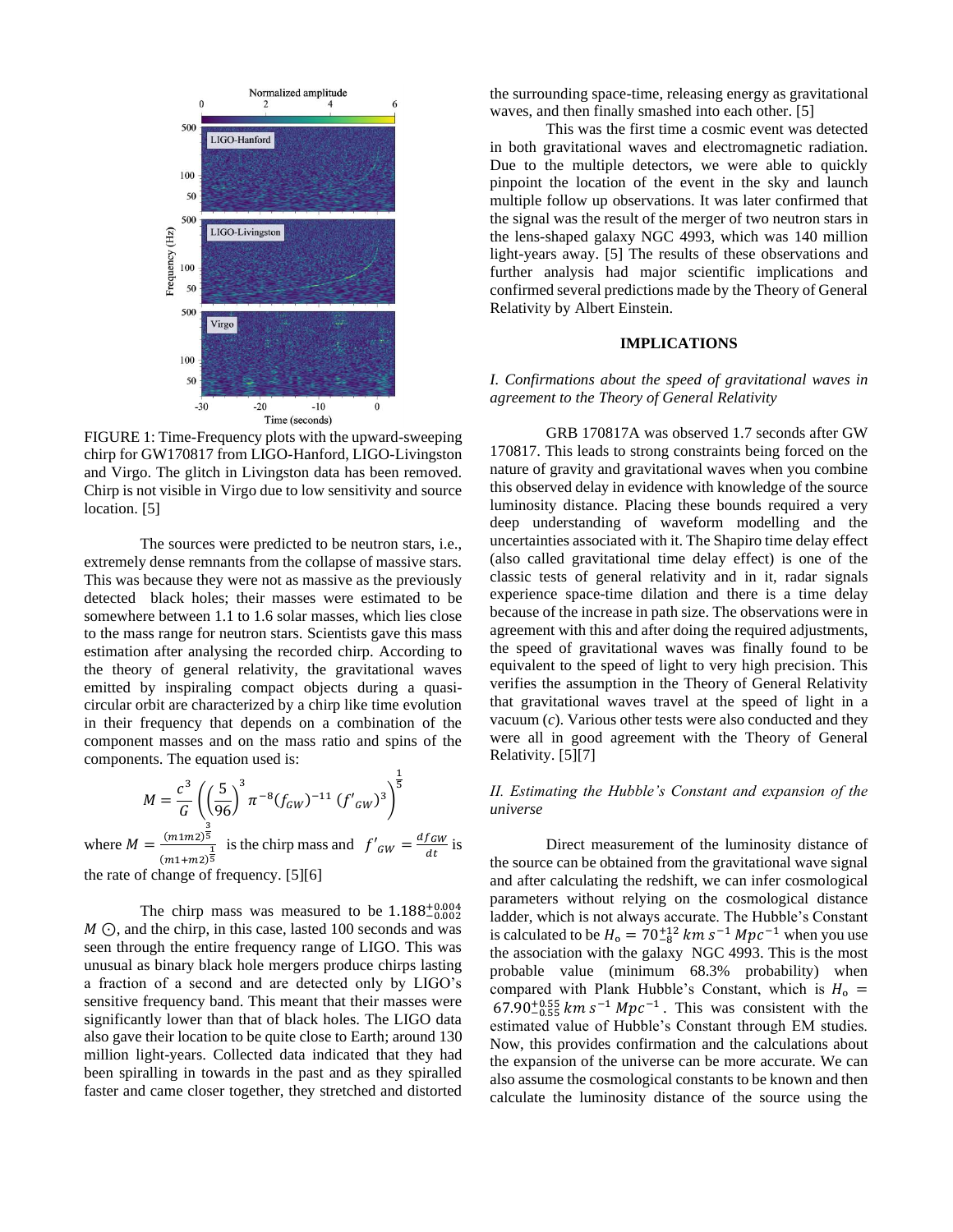redshift and the above association. This would lead to improved measurement of the inclination angle of the source and would also help in figuring out the gamma-ray burst opening angle. [5][8]

# *III. Resolving stochastic background from unresolved Binary Neutron Star mergers*

To create a background, we need the rate of merger and through this discovery, we have a very reliable source for calculating the rate in Binary Neutron Stars. Within LIGO's O2 Operation Run, GW170817 was the only discovery to have a false alarm rate below 0.01 year and by using this as a foolproof source, we can infer the local coalescence rate density  $(R)$  of Binary Neutron Star (BNS) systems. For GW 170817, we assume the mass distribution of the components to be flat between 1 and 2 solar masses, and their dimensionless spins to be below 0.4.  $R =$  $1540^{+3200}_{-1220}$   $Gpc^{-3}$   $yr^{-1}$  when we impose the upper limit of 12600  $Gpc^{-3}$  yr<sup>-1</sup> which was found as a result of LIGO's O1 Operation Run earlier. Through this inferred rate, countless unresolved BNS mergers can be localised and compared in magnitude to existing Binary Black Hole (BBH) mergers. This can be used to create a combined as well as separate stochastic background for BNS and BBH mergers which will help detect gravitational waves in the future for further research. [9]

# *IV. Study of the post-merger remnants as a possible new class of black holes*

The object resulting from the merger is 2.7 solar masses and it's a kilonova, i.e., the remaining material from the merger is being blown out into space and it can reach up to 1000 times the brightness of a classical nova. The kilonova AT2017gfo is the first kilonova for which detailed optical spectra has been recorded. [10] Binary neutron star mergers may result in a short or long-lived neutron star remnant that could emit gravitational waves following the merger and there are 4 predictions about its nature:

1) It could form a black hole directly,

2) It could form a hypermassive neutron star that would collapse into a black hole within a second,

3) It could form a supramassive neutron star that would collapse into a black hole on timescales larger than 1 second or,

4) It could form a stable neutron star. [11][12]

The result depends upon the final mass as well as the chemical properties of the neutron stars. This post-merger remnant is predicted to be a hypermassive neutron star that has collapsed into a low-mass black hole by now. [13] This would mean the discovery of a new class of black holes by LIGO. However, other options cannot be ruled out yet and this can only be confirmed once the gravitational waves from this remnant are detected and analysed. Several attempts were made at detecting these in vain but continued observations over the next several years may confirm or refute this prediction. [11]

#### *V. Origin of the heavier elements in the universe*

Because we were able to pinpoint a specific location in the sky due to LIGO and Virgo's observations, Electromagnetic (EM) follow-up observations were possible and they revealed that a large fraction, roughly half, of the universe's heavier elements were created by neutron star mergers. The key method used to figure this out was by looking at the optical spectrum of the event as the light of the kilonova AT2017gfo comes from the material released by the neutron stars as they merged. It was observed that the material contains abundant heavy elements and this provides a plausible explanation for their origins. Now, it's widely accepted that all elements starting from Niobium (Atomic number 41) to Uranium (Atomic number 92) excluding Technitium (Atomic number 43) and Promethium (Atomic number 61) have been created in large quantities during and as a result of binary neutron star mergers. [14]

# **FUTURE RESEARCH AND CONCLUSION**

LIGO and Virgo started their O3 operations run in April 2019 with more sensitivity than the last time and on 25 April 2019, the LIGO Livingston Observatory picked up what appeared to be gravitational ripples from another collision of two neutron stars. This has been named GW190425 and it serves as confirmatory evidence for the implications of the previous discovery. [15] LIGO suspended its O3 run earlier in March 2020 instead of April 2020 due to the COVID-19 Pandemic. [16] Multiple candidates have been identified as possible Binary Neutron Star, Binary Black Hole and Neutron Star-Black Hole mergers, but further analyses of the data sets are required before any confirmed detections. [17]

When dealing with gravitational wave detections, it has been observed that the low sensitivity of the instruments being used is often a hindrance to accurate detections, leading to a lot of time being lost while working with incomplete data. To counter this, a more interferometers could be built and upgraded from time to time, thereby increasing their sensitivity and detection range. Another suggested solution to the common problem of high false alarm rates in observations could be to build a space-based detector as that would largely prevent any noisy disturbances from Earth. The list of possible improvements or upgrades is endless and so are the possibilities of what we might uncover because of them in the future.

The most remarkable aspect about this infamous discovery is that it wouldn't have been possible without the cooperation of several astronomers and physicists spread across the globe. The communication was swift and collaboration was easily facilitated. This demonstrates the strength of multi-messenger astronomy in projects of such crucial importance dealing with gravitational waves. Now,